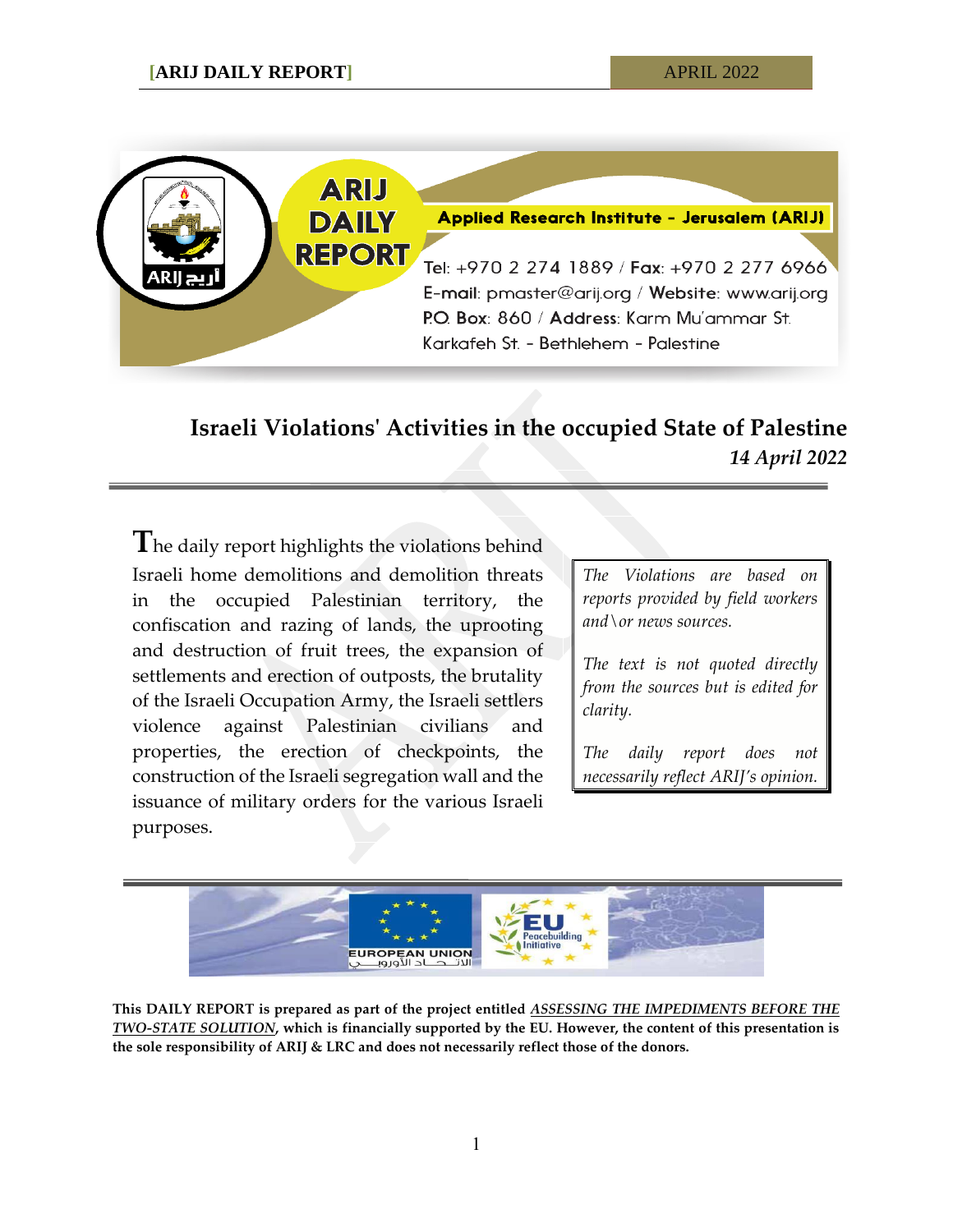## **Violations of the Israeli Occupation Army**

- Israeli soldiers injured dozens of Palestinians and attacked two journalists after detaining them in Beita town, south of the northern West Bank city of Nablus. Dozens of soldiers gathered at the main entrance of Beita and closed it. Many Palestinians protesting the invasion before the soldiers fired a barrage of gas bombs, concussion grenades, and rubber-coated steel bullets. The soldiers also detained and assaulted two Palestine TV journalists, Shadia Bani Shams and Abbas Khabisa, and hurled insults at them while pushing them away and trying to prevent them from documenting the ongoing invasion. The soldiers were cursing at her and were trying to force her and her team to leave the area and stop documenting the unfolding events. The soldiers were still gathered in the dozens at the entrance of Beita at the time of this report and were apparently preparing to invade the town.(IMEMC 14 IMEMC 2022)
- Israeli soldiers shot a young man and abducted seven Palestinians, including five children, in Budrus village, west of Ramallah in the central West Bank. The soldiers invaded Budrus village, leading to protests, before shooting a young man with a live round in the leg. The Israeli soldiers also fired many rubber-coated steel bullets, gas bombs, and concussion grenades at the protesters. During the invasion, the soldiers abducted two young men and attacked many children playing in the playground of a local school before abducting five between the ages of 10 and 13. (IMEMC 14 IMEMC 2022)
- In occupied Jerusalem, in the West Bank, the Israeli soldiers abducted a young man, Yahia Jabarin, near Bab Hutta, north of the Al-Aqsa Mosque. IMEMC 14 IMEMC 2022)
- The Israeli soldiers shot a young man with a live round in the tight, and another young man with a rubber-coated steel bullet, near the Palestine Technical University – Kadoorie, west of Tulkarem, in the northern part of the West Bank. (IMEMC 14 IMEMC 2022)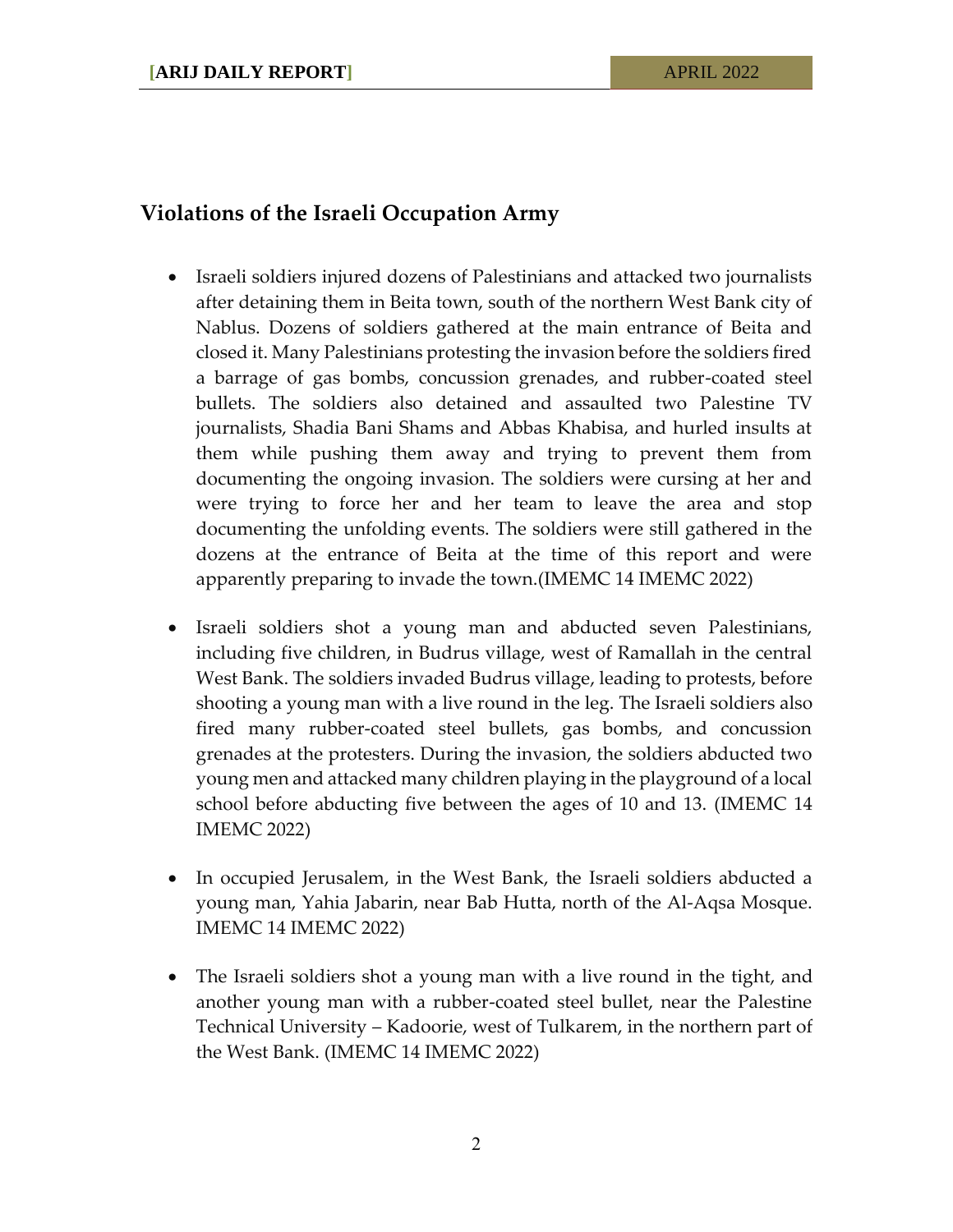- The Israeli Soldiers shot and killed a Palestinian man near Nablus, in the northern part of the occupied West Bank. The Palestinian man was identified as Fawwaz Hamayel, 45, with an expanding bullet in the chest in Beita town, south of Nablus. Hamayel was a married father of three children; the expanding bullet caused excessive damage to his lung, kidney, liver, and diaphragm. (IMEMC 14 IMEMC 2022)
- Israeli soldiers killed a young Palestinian man and injured at least eleven in addition to abducting three after many army vehicles invaded Silwad town, northeast of the central West Bank city of Ramallah, leading to protests. Amir Hussein Hammad, 18, suffered life-threatening wounds after the Israeli soldiers shot him with a rubber-coated steel bullet in the head, causing a skull fracture. The invasion into Silwad started in the evening, leading to protests for several hours. The soldiers fired dozens of live rounds and rubber-coated steel bullets, gas bombs, and concussion grenades. The soldiers killed Omar Mohammad Elyan, 20, and added that the army shot him with a live round in the chest. (IMEMC 17 April 2022)
- Israeli soldiers injured an elderly Palestinian man in his home in the Old City of al-Khader, south of Bethlehem, in the occupied West Bank, and caused dozens to suffer the effects of tear gas inhalation. Resident Hussein Salah stated that his father, Ibrahim Salah, 80, was sitting on the balcony of his home when the soldiers fired a concussion grenade that struck him in the face. The father suffered moderate wounds. The incident occurred when many army jeeps invaded the town, leading to protests, and fired several live rounds, gas bombs, concussion grenades, and rubber-coated steel bullets, causing many injuries, mainly due to the effects of tear gas inhalation. (IMEMC 17 April 2022)
- In Husan village, west of Bethlehem, the Israeli soldiers invaded the home of Samir Nassar Za'oul, on the main road at the eastern entrance of town, and forced the family into one room, before occupying the property and its rooftop to use it as a military post and an observation tower. (IMEMC 17 April 2022)
- The Israeli occupation forces (IOF) attacked Palestinian shepherds in the east of Beit Hanoun town, north of the besieged Gaza Strip. Israeli soldiers opened machinegun fire from watchtowers at a group of shepherds and showered them with tear gas in an agricultural area in the east of Beit